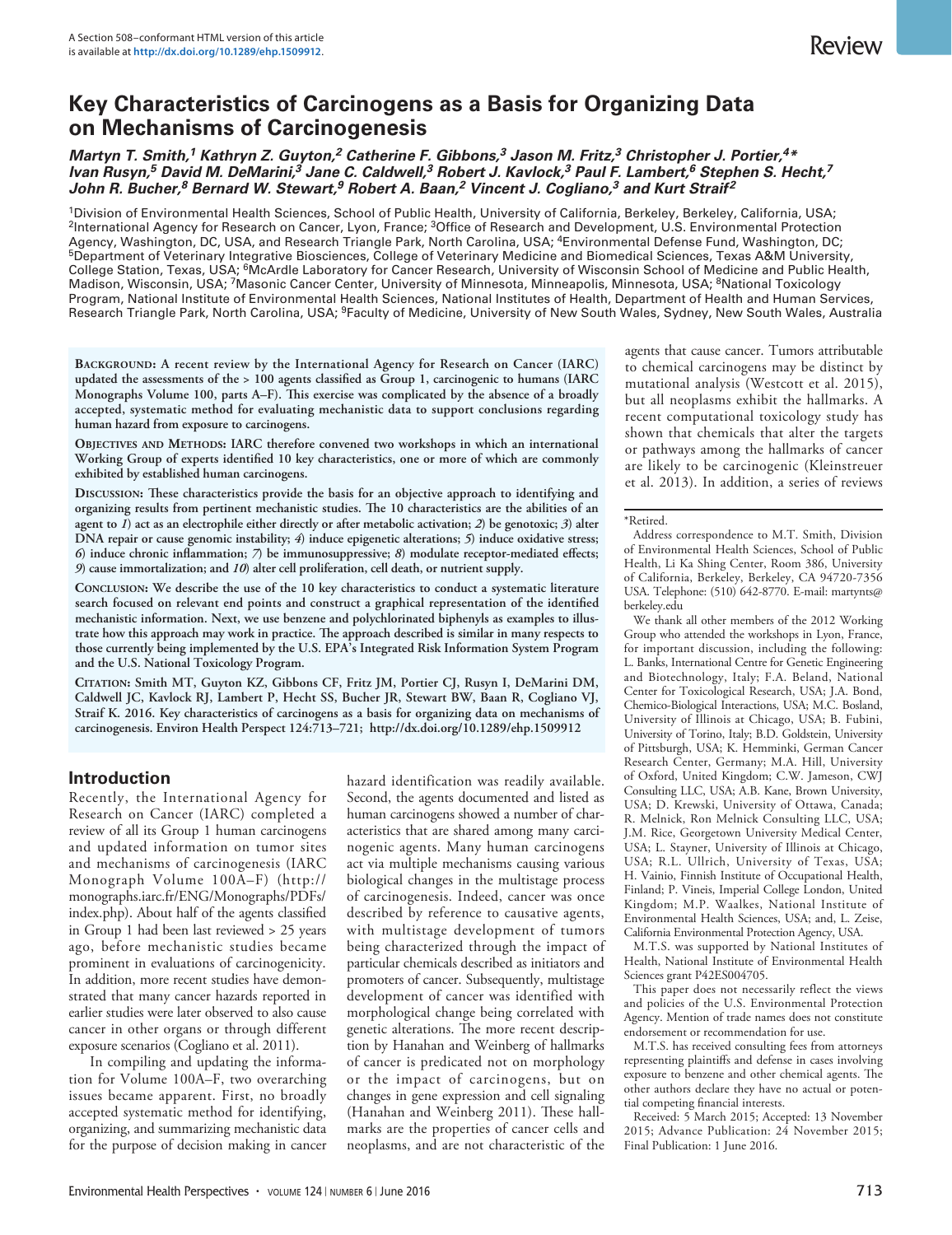in *Carcinogenesis* by members of the Halifax Project Task Force used the hallmarks framework to identify the carcinogenic potential of low doses and mixtures of chemicals (Harris 2015).

In 2012, participants at two workshops convened by the IARC in Lyon, France, extensively debated the mechanisms by which agents identified as human carcinogens (Group 1) produce cancer. The participants concluded that these carcinogens frequently exhibit  $\geq 1$  of 10 key characteristics (Table 1). Herein we describe these 10 key characteristics and discuss their importance in carcinogenesis. These characteristics are properties that human carcinogens commonly show and can encompass many different types of mechanistic end points. They are not mechanisms in and of themselves nor are they adverse outcome pathways.

Further, we describe how the 10 key characteristics can provide a basis for systematically identifying, organizing, and summarizing mechanistic information as part of the carcinogen evaluation process. The U.S. Environmental Protection Agency (EPA) and the National Toxicology Program (NTP) in the United States, as well as the IARC internationally, have recognized a need for such an approach (Rooney et al. 2014). The U.S. National Research Council (NRC) emphasized the need for consistent, transparent, systematic approaches for the identification, evaluation, and integration of data in the U.S. EPA's Integrated Risk Information System (IRIS) assessments of carcinogens and elsewhere in human health hazard assessments (NRC 2014).

Progress in the systematic evaluation of published evidence on the adverse health effects of environmental agents has been made through application of methods developed by evidence-based medicine (Koustas et al. 2014). However, mechanistic study databases present a challenge to systematic reviews in that the studies are typically both numerous and diverse, reporting on a multitude of end points and toxicity pathways. One recent example of a systematic approach searched for studies on end points relevant to nine cancer-related mechanistic categories in identifying and presenting mechanistic evidence on di(2-ethylhexyl) phthalate, a chemical with a complex database of > 3,000 research papers (Kushman et al. 2013). In this publication, the categories of mechanistic evidence were identified from a compendium of published reviews. This approach may be difficult to translate to agents with controversial or limited mechanistic evidence. It also would not permit comparisons across agents, including attempts to understand similarities or differences with human carcinogens. Further, it may be biased against the most recent mechanistic and

molecular epidemiology studies that have not been the subject of a prior expert review.

To facilitate a systematic and uniform approach to organizing mechanistic data relevant to carcinogens, we propose use of the 10 key characteristics of human carcinogens as a basis for identifying and categorizing scientific findings relevant to cancer mechanisms when assessing whether an agent is a potential human carcinogen. A significant advantage of this approach is that it would encompass a wide range of end points of known relevance to carcinogenesis as identified through examination of the IARC Monographs on Group 1 carcinogens. Mechanistic topics can be included regardless of whether they have been the subject of prior expert reviews of any particular chemical. This should introduce objectivity that could reduce reliance on expert opinion, as well as facilitate comparisons across agents. Moreover, at its essence, the approach may afford a broad consideration of the mechanistic evidence rather than focusing narrowly on independent mechanistic hypotheses or pathways in isolation.

Herein, we demonstrate the applicability of this proposed systematic strategy for searching and organizing the literature using benzene and polychlorinated biphenyls (PCBs) as examples. The mechanistic study database for both of these chemicals is large, comprising > 1,800 studies for benzene and almost 3,900 for PCBs, many with multiple mechanistic end points. We conducted systematic literature searches for end points pertinent to the 10 key characteristics of human carcinogens, using literature trees to indicate the human and experimental animal studies that reported end points relevant to each characteristic. To further indicate their potential contribution to benzene and PCB

carcinogenesis, we organized the characteristics into a graphical network representative of an overall mechanistic pathway.

Several recent IARC Monographs (e.g., Guyton et al. 2015; Loomis et al. 2015) have applied the 10 key characteristics described here for a variety of agents and organized the literature search results into flow diagrams. Overall, this categorization facilitated objective consideration of the relevant mechanistic information, thereby advancing analyses of hypothesized mechanisms and toxicity pathways. Because mechanistic data may provide evidence of carcinogenicity, and can play a role in up- or downgrading an evaluation based on cancer findings in animals, we suggest that this systematic approach to organizing the available data will assist future IARC Working Groups and other agencies in evaluating agents as potential human carcinogens, especially in the absence of convincing epidemiological data on cancer in humans.

# **Description of the Key Characteristics of Carcinogens**

The number of ways by which agents contribute to carcinogenesis can be extensive if all biochemical or molecular end points are considered. However, these mechanisms can be grouped into a limited number of categories (e.g., genotoxicity, immunosuppression). Guyton et al. (2009) described 15 types of "key events" associated with human carcinogens that collectively represented many carcinogenic mechanisms. The experts present at the first of the IARC meetings in 2012 originally identified 24 mechanistic end points with several subcategories in each. This number of end points was considered too impractical as a guide for categorizing the literature, and the Working Group merged

**Table 1.** Key characteristics of carcinogens.

| Characteristic                                                  | Examples of relevant evidence                                                                                                                                                            |
|-----------------------------------------------------------------|------------------------------------------------------------------------------------------------------------------------------------------------------------------------------------------|
| 1. Is electrophilic or can be<br>metabolically activated        | Parent compound or metabolite with an electrophilic structure (e.g., epoxide,<br>quinone), formation of DNA and protein adducts                                                          |
| 2. Is genotoxic                                                 | DNA damage (DNA strand breaks, DNA-protein cross-links, unscheduled<br>DNA synthesis), intercalation, gene mutations, cytogenetic changes<br>(e.g., chromosome aberrations, micronuclei) |
| 3. Alters DNA repair or causes<br>genomic instability           | Alterations of DNA replication or repair (e.g., topoisomerase II, base-excision<br>or double-strand break repair)                                                                        |
| 4. Induces epigenetic alterations                               | DNA methylation, histone modification, microRNA expression                                                                                                                               |
| 5. Induces oxidative stress                                     | Oxygen radicals, oxidative stress, oxidative damage to macromolecules<br>(e.g., DNA, lipids)                                                                                             |
| 6. Induces chronic inflammation                                 | Elevated white blood cells, myeloperoxidase activity, altered cytokine and/or<br>chemokine production                                                                                    |
| 7. Is immunosuppressive                                         | Decreased immunosurveillance, immune system dysfunction                                                                                                                                  |
| 8. Modulates receptor-mediated<br>effects                       | Receptor in/activation (e.g., ER, PPAR, AhR) or modulation of endogenous<br>ligands (including hormones)                                                                                 |
| 9. Causes immortalization                                       | Inhibition of senescence, cell transformation                                                                                                                                            |
| 10. Alters cell proliferation, cell<br>death or nutrient supply | Increased proliferation, decreased apoptosis, changes in growth factors,<br>energetics and signaling pathways related to cellular replication or cell<br>cycle control, angiogenesis     |

Abbreviations: AhR, aryl hydrocarbon receptor; ER, estrogen receptor; PPAR, peroxisome proliferator–activated receptor. Any of the 10 characteristics in this table could interact with any other (e.g., oxidative stress, DNA damage, and chronic inflammation), which when combined provides stronger evidence for a cancer mechanism than would oxidative stress alone.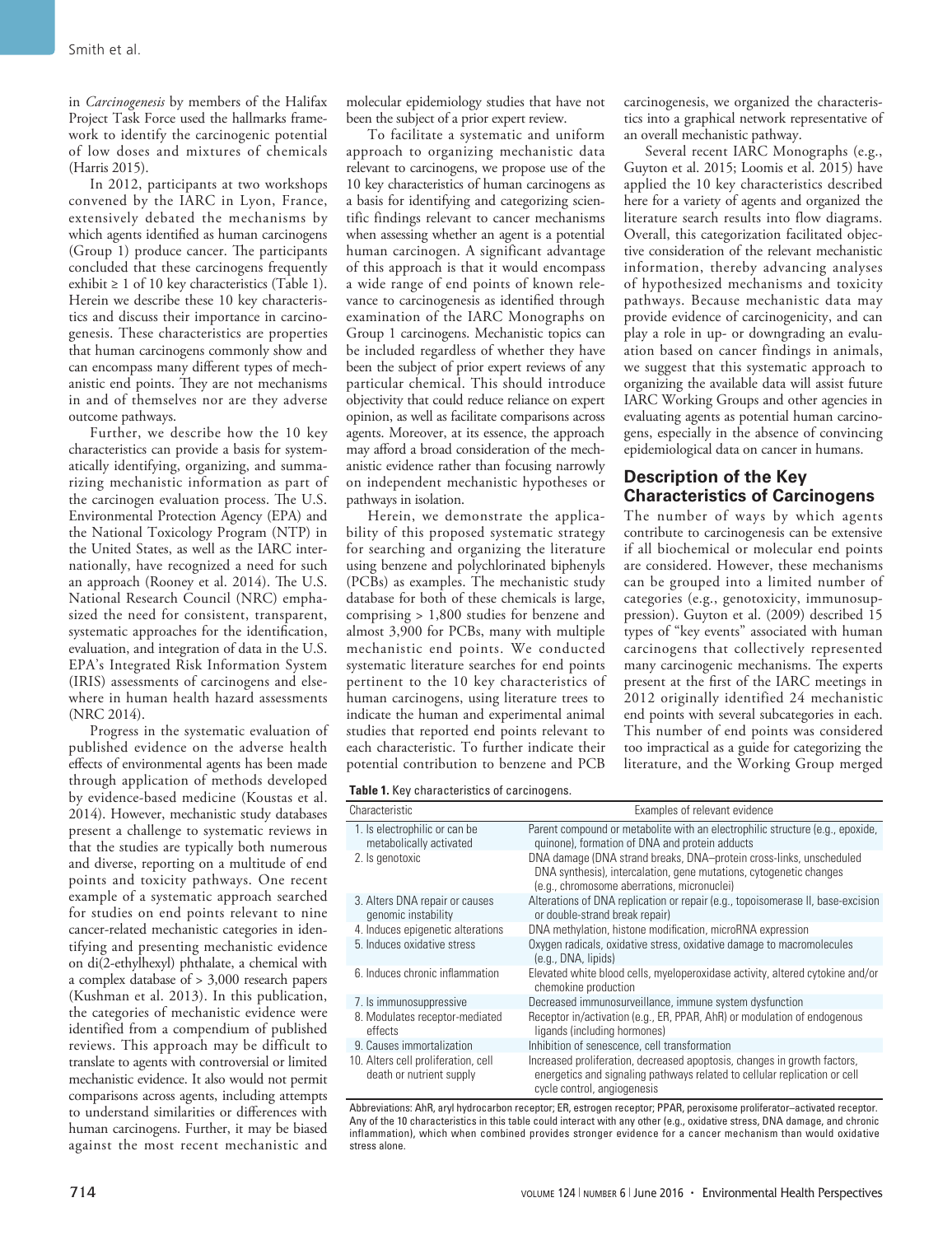these categories into 10 at the second meeting in 2012, concluding that human carcinogens commonly show  $\geq 1$  of the 10 key characteristic properties listed in Table 1. These represent the majority of established properties of human carcinogens as described below.

### *Characteristic 1: Is Electrophilic or Can Be Metabolically Activated to Electrophiles*

Electrophiles are electron-seeking molecules that commonly form addition products, commonly referred to as adducts, with cellular macromolecules including DNA, RNA, lipids, and proteins. Some chemical carcinogens are direct-acting electrophiles, whereas others require chemical conversion within the body (Salnikow and Zhitkovich 2008) or biotransformation by enzymes in a process termed metabolic activation (Miller 1970). Examples of direct-acting electrophilic carcinogens include sulfur mustards and ethylene oxide (Batal et al. 2014; Grosse et al. 2007; IARC 2008; Rusyn et al. 2005). The classic examples of chemical agents that require metabolic activation to become carcinogenic include polycyclic aromatic hydrocarbons, aromatic amines, *N*-nitrosamines, aflatoxins, and benzene, which by themselves are relatively inert (Slaga et al. 1980; Smith 1996). A number of enzymes, including cytochrome P450s, flavin monooxygenase, prostaglandin synthase, and various peroxidases, can biotransform relatively inert chemical compounds to potent toxic and carcinogenic metabolites or reactive intermediates (Hecht 2012; O'Brien 2000). The ability to form adducts on nucleic acids and proteins is a common property of these inherently electrophilic and/or metabolically activated human carcinogens (Ehrenberg 1984).

#### *Characteristic 2: Is Genotoxic*

The term "genotoxic" (Ehrenberg et al. 1973) refers to an agent that induces DNA damage, mutation, or both. DNA damage can be spontaneous in origin through errors of nucleic acid metabolism or can be induced by endogenous or exogenous agents. In some cases the exogenous agents may also be generated endogenously, such as formaldehyde and acetaldehyde, producing a background level of DNA damage. Examples of DNA damage include DNA adducts (a molecule bound covalently to DNA), DNA strand breaks (breaks in the phosphodiester bonds), DNA crosslinks, and DNA alkylation. DNA damage by itself is not a mutation and generally does not alter the linear sequence of nucleotides (or bases) in the DNA, whereas a mutation is a change in the DNA sequence and usually arises as the cell attempts to repair the DNA damage (Shaughnessy and DeMarini 2009).

Mutations can be classified into three groups based on their location or involvement

in the genome. Gene or point mutations are changes in nucleotide sequence within a gene (e.g., base substitutions, frameshifts, and small deletions/duplications). Chromosomal mutations are changes in nucleotide sequence that extend over multiple genes (e.g., chromosome aberrations, translocations, large deletions, duplications, insertions, inversions, or micronuclei due to chromosome breakage). Genomic mutations involve the duplication or deletion of nucleotide sequences of an entire chromosome, an example of which is aneuploidy or formation of micronuclei that contain a centromere. A large proportion of Group 1 carcinogens are genotoxic, as documented in IARC Monographs Volume 100 A–F.

#### *Characteristic 3: Alters DNA Repair or Causes Genomic Instability*

Normal cells avoid deleterious mutations by replicating their genomes with high accuracy. However, the fidelity of DNA replication can vary widely depending on the DNA polymerase involved, introducing the possibility of error. Indeed, most spontaneous mutations are caused by polymerase error (Preston et al. 2010). The nature of the error, the flanking sequence, the presence of DNA damage, and the ability to correct errors all affect the outcome of this process (Arana and Kunkel 2010). As a consequence, defects in processes that determine DNA-replication fidelity can confer strong mutator phenotypes that result in genomic instability. Thus, carcinogens may act not only by producing DNA damage directly, but also by altering the processes that control normal DNA replication or repair of DNA damage. Examples include the inhibition of DNA repair by cadmium (Candéias et al. 2010) and formaldehyde (Luch et al. 2014).

Genomic instability is a well-recognized feature of many cancers (Bielas et al. 2006) and is considered to be one of the enabling characteristics of cancer (Hanahan and Weinberg 2011). Cells exposed to ionizing radiation have genetic instability that is a relatively late-occurring event that appears several cell generations after irradiation and results in a reduced ability to replicate the genotype faithfully (Kadhim et al. 2013). The events indicating genomic instability include chromosome aberrations, gene mutations, microsatellite instability, and apoptosis. These events are observed after exposure to arsenic (Bhattacharjee et al. 2013) and cadmium (Filipic 2012).

#### *Characteristic 4: Induces Epigenetic Alterations*

The term "epigenetic" refers to stable changes in gene expression and chromatin organization that are not caused by changes in the DNA sequence itself and can be inherited over cell divisions (Herceg et al. 2013). Epigenetic phenomena, including changes to the DNA methylome and chromatin compaction states, along with histone modification can impact the carcinogenic process by affecting gene expression and DNA repair dynamics (Herceg et al. 2013). A wide range of carcinogens have been shown to deregulate the epigenome, and it has been suggested that their mechanism may involve disruption of epigenetic mechanisms (Pogribny and Rusyn 2013). However, evidence for a causal role of epigenetic changes in cancer caused by Group 1 agents was considered to be limited in Volume 100, and the impact of many agents on the epigenome was considered to be a secondary mechanism of carcinogenesis (Herceg et al. 2013). Herceg et al. (2013) have described a wealth of studies demonstrating the impact of carcinogens on epigenetic mechanisms. Most carcinogens (even those reviewed for Volume 100) were evaluated by IARC Working Groups before new data on their epigenetic effects became available (Chappell et al. 2016). This evolving area will generate new mechanistic data in the years to come.

#### *Characteristic 5: Induces Oxidative Stress*

Many carcinogens are capable of influencing redox balance within target cells. If an imbalance occurs, favoring formation of reactive oxygen and/or nitrogen species at the expense of their detoxification, this is referred to as oxidative stress. Reactive oxygen species and other free radicals arising from tissue inflammation, xenobiotic metabolism, interruption of mitochondrial oxidative phosphorylation (Figueira et al. 2013), or reduced turnover of oxidized cellular components may play key roles in many of the processes necessary for the conversion of normal cells to cancer cells. However, oxidative stress is not unique to cancer induction and is associated with a number of chronic diseases and pathological conditions—for example, cardiovascular disease (Kayama et al. 2015), neurodegenerative disease (Chen et al. 2016), and chronic inflammation (Suman et al. 2015). Oxidative stress is also a common occurrence in neoplastic tissue and can be part of the tumor environment (Suman et al. 2015).

Oxidative damage is considered a major factor in the generation of mutations in DNA, and > 100 different types of oxidative DNA damage have been identified (Klaunig et al. 2011). At least 24 base modifications are produced by reactive oxygen species, as well as DNA–protein crosslinks and other lesions (Berquist and Wilson 2012), all potentially leading to genomic instability. Oxidative damage to DNA can lead to point mutations, deletions, insertions, or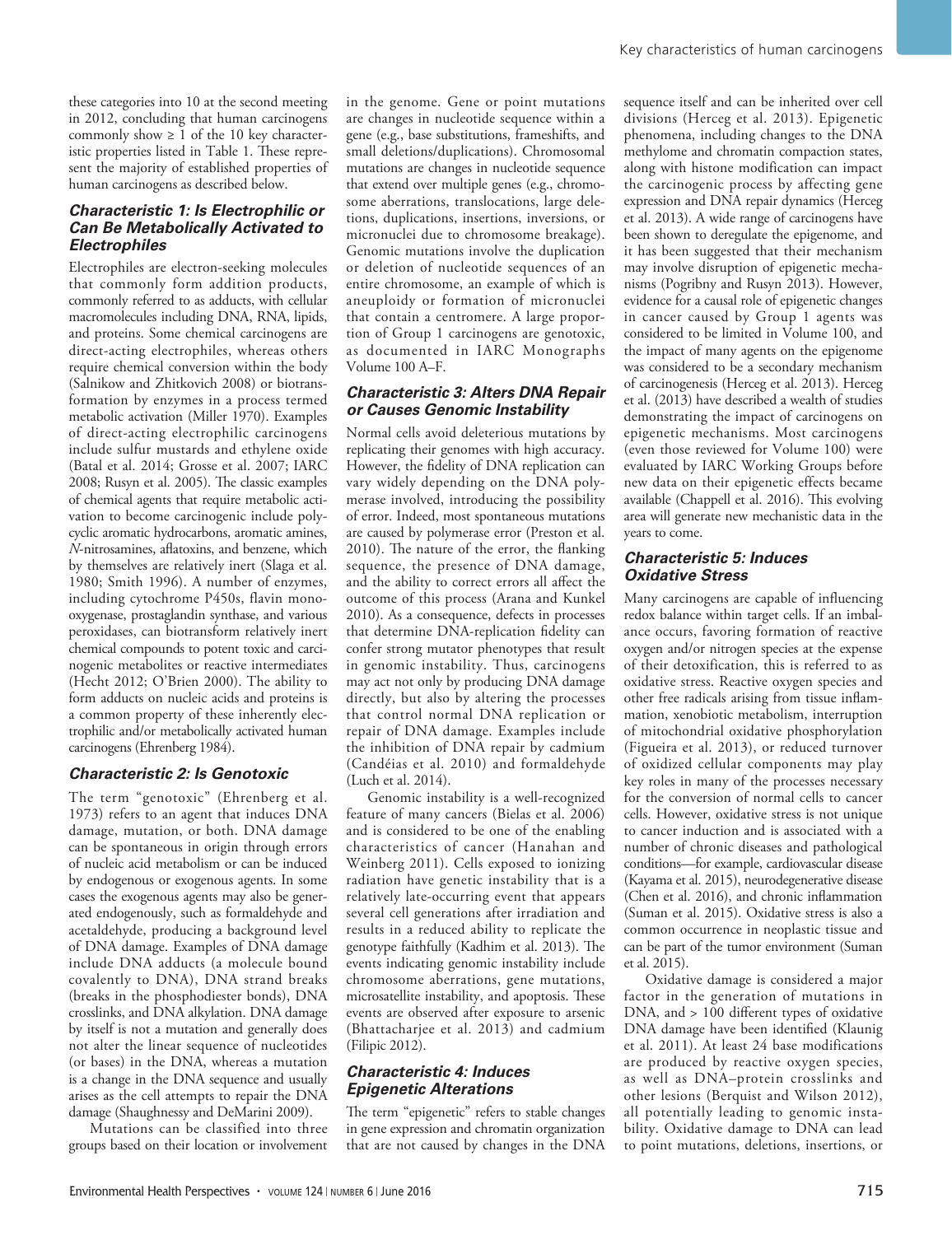chromosomal translocations, which may cause oncogene activation and tumor suppressor gene inactivation, and potentially initiate or promote carcinogenesis (Berquist and Wilson 2012; Klaunig et al. 2011). Thus, the induction of oxygen radical–induced cellular injury is a characteristic of a set of diverse carcinogens, including radiation, asbestos, and carcinogenic infectious agents.

### *Characteristic 6: Induces Chronic Inflammation*

Chronic inflammation from persistent infections, such as that caused by *Helicobacter pylori*, as well as that produced by chemical agents including silica or asbestos fibers, has been associated with several forms of cancer (Grivennikov et al. 2010). Indeed, inflammation has been hypothesized to contribute to multiple aspects of cancer development and progression (Trinchieri 2012) and is an enabling hallmark of cancer (Hanahan and Weinberg 2011). Inflammation acts by both intrinsic and extrinsic pathways. Persistent infection and chronic inflammation disrupt local tissue homeostasis and alter cell signaling, leading to the recruitment and activation of inflammatory cells. These constitute extrinsic pathways linking inflammation to cancer (Multhoff and Radons 2012). On the other hand, intrinsic pathways driven by activation of proto-oncogenes in pre-neoplastic and neoplastic cells recruit host-derived inflammatory cells that accelerate tumor promotion and progression (Grivennikov et al. 2010). Because strong links exist between inflammation and the induction of oxidative stress and genomic instability, it may be difficult to separate out the importance of each of these mechanisms.

## *Characteristic 7: Is Immunosuppressive*

Immunosuppression is a reduction in the capacity of the immune system to respond effectively to foreign antigens, including antigens on tumor cells. Persistent immunosuppression presents a risk of cancer, especially excess risk for lymphoma. For example, immunosuppression poses a significant risk when it is accompanied by continuing exposure to foreign antigens, such as in people with organ transplants, or when it occurs in individuals who are latently infected with a carcinogenic virus (Hartge and Smith 2007; Smith et al. 2004). Immune suppression differs from other mechanisms of carcinogenesis in that agents that cause immunosuppression may not directly transform normal cells into potential tumor cells. Potentially neoplastic cells that arise naturally, or that have been transformed by other carcinogens acting by a mechanism such as genotoxicity or by the various mechanisms of action associated with carcinogenic viruses, escape immune surveillance

in immunosuppressed individuals. As a result, survival of these cells and their replication to form tumors is greatly facilitated by immune suppression. Several carcinogens act entirely or largely by immunosuppression, often in concert with other Group 1 agents, especially oncogenic infectious agents. The Group 1 agents that act by immunosuppression include human immunodeficiency virus (HIV-1) and the immunosuppressive drug cyclosporin (Rafferty et al. 2012).

## *Characteristic 8: Modulates Receptor-Mediated Effects*

Numerous carcinogens act as ligands to receptor proteins, including menopausal hormone therapy, 2,3,7,8-tetrachlorodibenzo*p*-dioxin and PCBs (Wallace and Redinbo 2013). Receptor-mediated activation broadly falls into two categories: *a*) intracellular activation, mediated by nuclear receptors that translocate into the nucleus and act on DNA as transcription factors (Aranda and Pascual 2001); and *b*) activation of cell surface receptors that induce signal-transduction pathways resulting in biological responses that involve a variety of protein kinases (Griner and Kazanietz 2007). Most exogenous agents act as agonists by competing for binding with an endogenous ligand; however, there are also receptors for which few or no endogenous ligands have been identified, such as the aryl hydrocarbon (Ah) receptor (Baek and Kim 2014; Ma 2011). Receptor-mediated activation most often results in changes in gene transcription. Molecular pathways that are regulated through ligand-receptor interaction and are most relevant to carcinogenesis include cell proliferation (e.g., stimulation of the normal proliferative pathways, as is the case for estrogen-dependent tissues and hormone therapy), xenobiotic metabolism, apoptosis, as well as modulation of the bioavailability of endogenous ligands by affecting biosynthesis, bioactivation, and degradation (Rushmore and Kong 2002).

## *Characteristic 9: Causes Immortalization*

Several human DNA and RNA viruses, including various human papillomaviruses, Epstein-Barr virus, Kaposi sarcoma–associated herpes virus, hepatitis B virus, hepatitis C virus, HIV, Merkel cell polyomavirus (MCPyV), and human T-lymphotropic virus type 1 (HTLV-1) are carcinogenic to humans (Bouvard et al. 2009). These viruses have evolved multiple molecular mechanisms to disrupt specific cellular pathways to facilitate aberrant replication. Although oncogenic viruses belong to different families, their strategies in human cancer development show many similarities and involve viral-encoded oncoproteins targeting the key cellular

proteins that regulate cell growth (Saha et al. 2010). Recent studies show that virus and host interactions also occur at the epigenetic level (Allday 2013). The result of these viral effects is to immortalize the target tissue cells such that they are not subject to the Hayflick limit, the point at which cells can no longer divide due to DNA damage or shortened telomeres (Klingelhutz 1999). For example, the human papilloma virus type 16 (HPV-16) *E6* and *E7* oncogenes are selectively retained and expressed in cervical carcinomas, and expression of *E6* and *E7* is sufficient to immortalize human cervical epithelial cells (Yugawa and Kiyono 2009).

### *Characteristic 10: Alters Cell Proliferation, Cell Death, or Nutrient Supply*

There are at least three scenarios related to carcinogenesis in which alterations in cellular replication and/or cell-cycle control have been described. One invokes the predisposition for unrepaired DNA damage leading to cancer-causing mutations in replicating cells; another has attempted to identify sustained replication as a key mechanistic event; and a third describes the ability of a transformed cell to escape normal cell-cycle control and to continue replication. A component common to all three scenarios is the evasion of apoptosis or other terminal programming, including autophagy, in at least a proportion of the cell population (Ryter et al. 2014).

Necrotic cell death releases proinflammatory signals into the surrounding tissue microenvironment, recruiting inflammatory immune cells to the site of trauma, which can enhance cancer-cell proliferation and promote cancer metastasis (Coussens and Pollard 2011; Coussens et al. 2013; Pollard 2008). In contrast, various forms of apoptosis and autophagy (Galluzzi et al. 2015) have the opposite effect by removing potentially cancerous cells from a population before they acquire the changes permitting malignancy. Many agents affect necrosis, apoptosis, and/or autophagy and can have profoundly divergent effects on cancer induction in different tissues.

In addition to cell death caused directly by agent toxicity, cells may die within a tumor as a result of an impaired nutrient supply. Neoplastic cell numbers can increase exponentially, quickly outstripping the supply capabilities of the existing tissue vasculature. Neoangiogenesis, in which new blood vessels grow into a tumor, is key to providing this supply of nutrients. Thus, agents that promote or inhibit angiogenesis will promote or delay tumor growth (Hu et al. 2015).

Cancer cells also usually show quite different cellular energetics, relying on glycolysis for energy even under aerobic conditions (Rajendran et al. 2004). Although a likely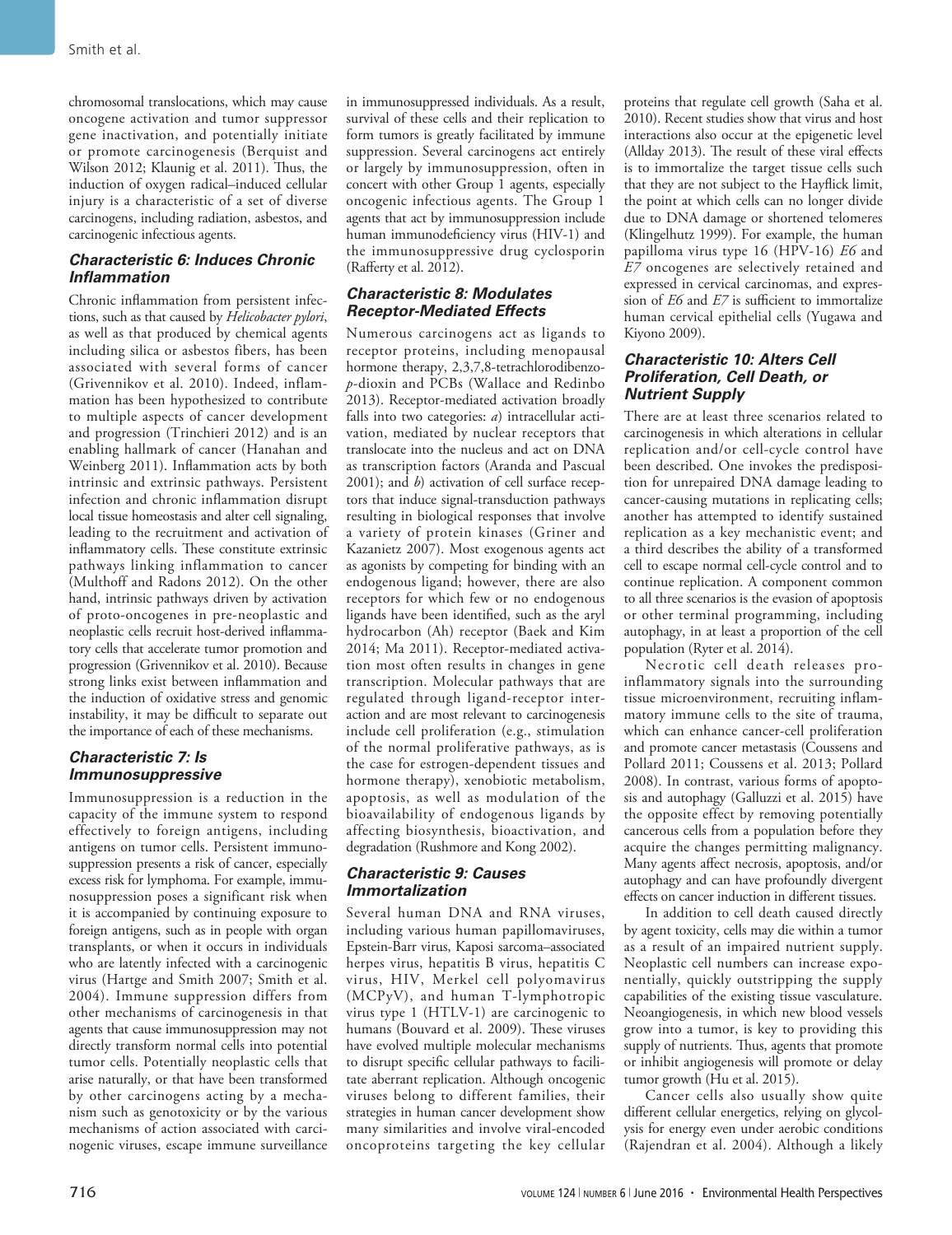consequence of mutation and altered gene expression rather than a cancer-inducing mechanism, any modification of cellular energetics may reflect an important cancer-relevant switch in the cell's or tissue's metabolic state.

## **Using the Key Characteristics to Systematically Identify, Organize, and Summarize Mechanistic Information**

#### *Step 1: Identifying the Relevant Information*

The starting point for systematic evaluation is to conduct comprehensive searches of the peer-reviewed literature aimed at identifying mechanistic data (Kushman et al. 2013). The searches can be constructed to address a series of study questions in the PECO

(population, exposure, comparator, and outcomes) framework (Higgins and Green 2011) wherein end points associated with the key characteristics are identified. Specifically, the question to be answered by the searches is "Does exposure to the agent induce end points associated with one or more specific key characteristic properties of carcinogens?" The population (humans and any relevant experimental systems), exposure (the agent and relevant metabolites), and comparator (the unexposed comparison group or condition) should be sufficiently broad to identify a range of available mechanistic data informative of the overall evaluation of carcinogenic hazard. This approach thus entails comprehensive, targeted literature searches using appropriate medical search heading (MeSH) terms and key words to identify evidence on the 10 key

characteristics for the agent(s) or exposure(s) under evaluation.

Additional complementary literature searches may incorporate terms for the agent and its metabolites, alone or in combination with broad terms for carcinogenicity or related effects. For instance, because U.S. EPA IRIS toxicological reviews also encompass a range of non-cancer toxicities, "top-down" broad literature searches aimed at comprehensively identifying studies on all potential toxic effects of an agent are employed (NRC 2014; U.S. EPA 2014). These comprehensive searches of peer-reviewed literature are supplemented by examining past IARC Monographs or other authoritative reviews, databases (e.g., PubChem), and peer-reviewed government reports can also be systematically searched. The search terms used and literature retrieved



Figure 1. Literature flow diagram, illustrating the systematic identification and categorization process for benzene mechanistic studies. Using appropriate MeSH terms and key words, targeted literature searches were conducted for the 10 key characteristics using online tools available from the HAWC Project (https:// hawcproject.org/). Section 4 refers to the location of the discussion of mechanistic data within the IARC Monograph structure (http://monographs.iarc.fr/ENG/ Preamble/currentb4studiesother0706.php). All inclusion categories were expanded to document the number of studies attributed to each, down to the individual key characteristic level, which were expanded to illustrate human information when > 100 total studies were identified. Less frequently encountered key characteristic categories (blue-shaded circles) were left unexpanded for clarity. "Human" refers to both humans exposed *in vivo* and human cells exposed *in vitro*.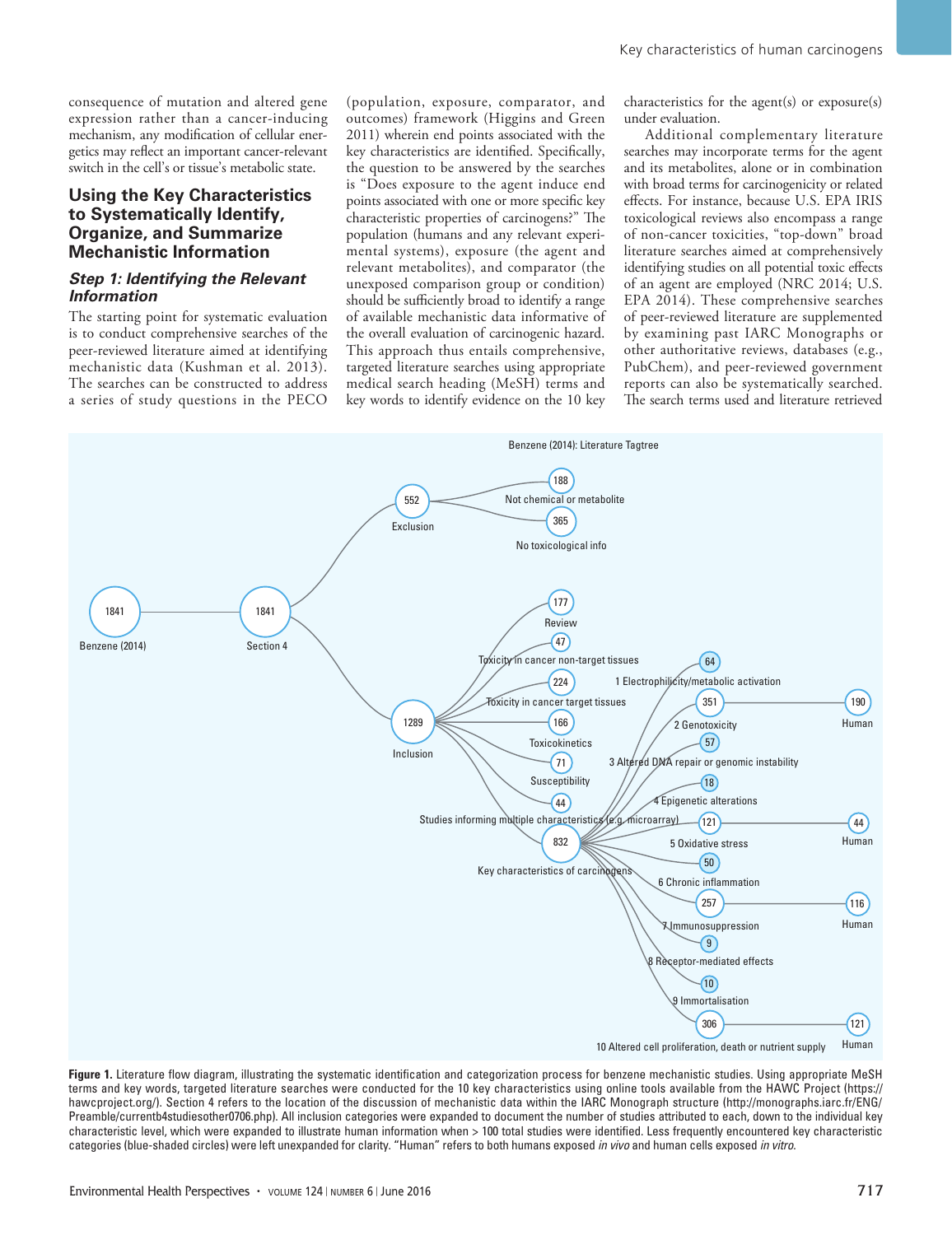can be documented (e.g., using MyNCBI, which saves searches of the National Center for Biotechnology database, or https:// hawcproject.org/).

### *Step 2: Screening and Organizing the Results*

Based on title and abstract review, studies identified initially are excluded if no data on the chemical or a metabolite are reported, or if no data on toxicological or other cancerrelated effects of the chemical are provided. For example, a study on levels of a chemical, but not effects of the chemical, would be excluded. Included studies are then organized by the population (human or experimental systems) and by the end points associated with the 10 key characteristics (Table 1). Studies relevant to toxicokinetics (covering absorption, distribution, metabolism, and excretion) are also identified. Additionally, authoritative, comprehensive review articles are identified, as are studies reporting toxicological end points in cancer target and non-target tissues. These may include morphological evaluations pertaining to the dysfunction of organs, tissues, and cells. Importantly, studies reporting end points that are relevant to multiple characteristics may fall under several categories.

To illustrate these two steps, targeted literature searches were conducted to identify end points for the effects of benzene pertinent to the 10 key characteristics, in populations comprising humans or experimental systems. The literature searches were conducted using the Health Assessment Workplace Collaborative (HAWC) Literature Search tool (https://hawcproject.org/), documenting the search terms, sources, and articles retrieved. Following title and abstract review, studies were excluded if they were not about benzene or its metabolites, or if they reported no data on toxicological end points. Included studies were further sorted into categories representing the 10 key characteristics based on the mechanistic end points and species evaluated (i.e., human *in vivo*, human *in vitro*, mammalian *in vivo*, mammalian *in vitro*, nonmammalian; Figure 1). The figure also identifies reviews, gene expression studies, and articles relevant to toxicokinetics, toxicity, or susceptibility.

#### *Step 3: Using the Key Characteristics to Synthesize Mechanistic Information and to Develop Adverse-Outcome Networks*

It is increasingly evident that multiple biological alterations or sets of different perturbations are necessary to convert a normal cell to a transformed cell and ultimately a tumor (Hanahan and Weinberg 2011). Carcinogens appear to affect this complex process in various ways and can

act through multiple mechanisms to induce cancer and other adverse health outcomes (Goodson et al. 2015; Guyton et al. 2009). Using the 10 key characteristics as a basis, the collected information can be organized to form hypotheses and evaluate the evidentiary support for mechanistic events as a function of relevant aspects (e.g., dose, species, temporality) (Guyton et al. 2009). The diverse and complex mechanistic end points elicited by benzene can then be organized into an overview inclusive of multiple alterations and any linkages thereof (Figure 2). The resulting overview can provide guidance for further assessments of the literature, including dose relevance, species relevance, and temporality of events. This additional detailed information can then be used to produce proposed mechanisms or adverse outcome pathway networks as described by McHale et al. (2012) and the EPA's NexGen Risk Assessment Report (U.S. EPA 2014). We note that there is evidence that benzene is associated with 8 of the 10 key characteristics we have described.

Figure 3 presents a similar overview for PCBs based on data from IARC Monograph Volume 107 (IARC 2015). In summarizing the mechanistic evidence, this Monograph Working Group indicated that PCBs may induce up to 7 of the 10 key characteristics in producing carcinogenicity (Lauby-Secretan et al. 2013). The less chlorinated PCBs are associated with key characteristics similar to benzene (metabolic activation, DNA damage, cellular proliferation), whereas the dioxinlike PCBs are associated primarily with receptor-mediated activities.

Recently, using this same approach, the Working Groups of IARC Monograph Volume 112 and Volume 113 (in progress) concluded that strong mechanistic evidence exists for five key characteristics being involved in malathion carcinogenicity (i.e., genotoxicity, oxidative stress, inflammation, receptor-mediated effects, and cell proliferation or death), three in DDT carcinogenicity (i.e., immunosuppression, receptor-mediated effects and oxidative stress), and two each for diazinon and glyphosate (i.e., genotoxicity and oxidative stress), providing evidence to support their classification as probable human carcinogens in Group 2A (Guyton et al. 2015; Loomis et al. 2015).

# **Discussion and Conclusions**

Identification and incorporation of important, novel scientific findings providing insights into cancer mechanisms is an increasingly essential aspect of carcinogen hazard identification and risk assessment. Systematic approaches are needed to organize the available mechanistic data relevant to the overall evaluation of the carcinogenic hazard of an agent. Information to support the identification of 10 key characteristics of human carcinogens was obtained during the Volume



**Figure 2.** An overview of how benzene induces eight of the key characteristics in a probable mechanism of carcinogenicity. A full review of these mechanistic data is given by McHale et al. (2012), from which this figure was adapted.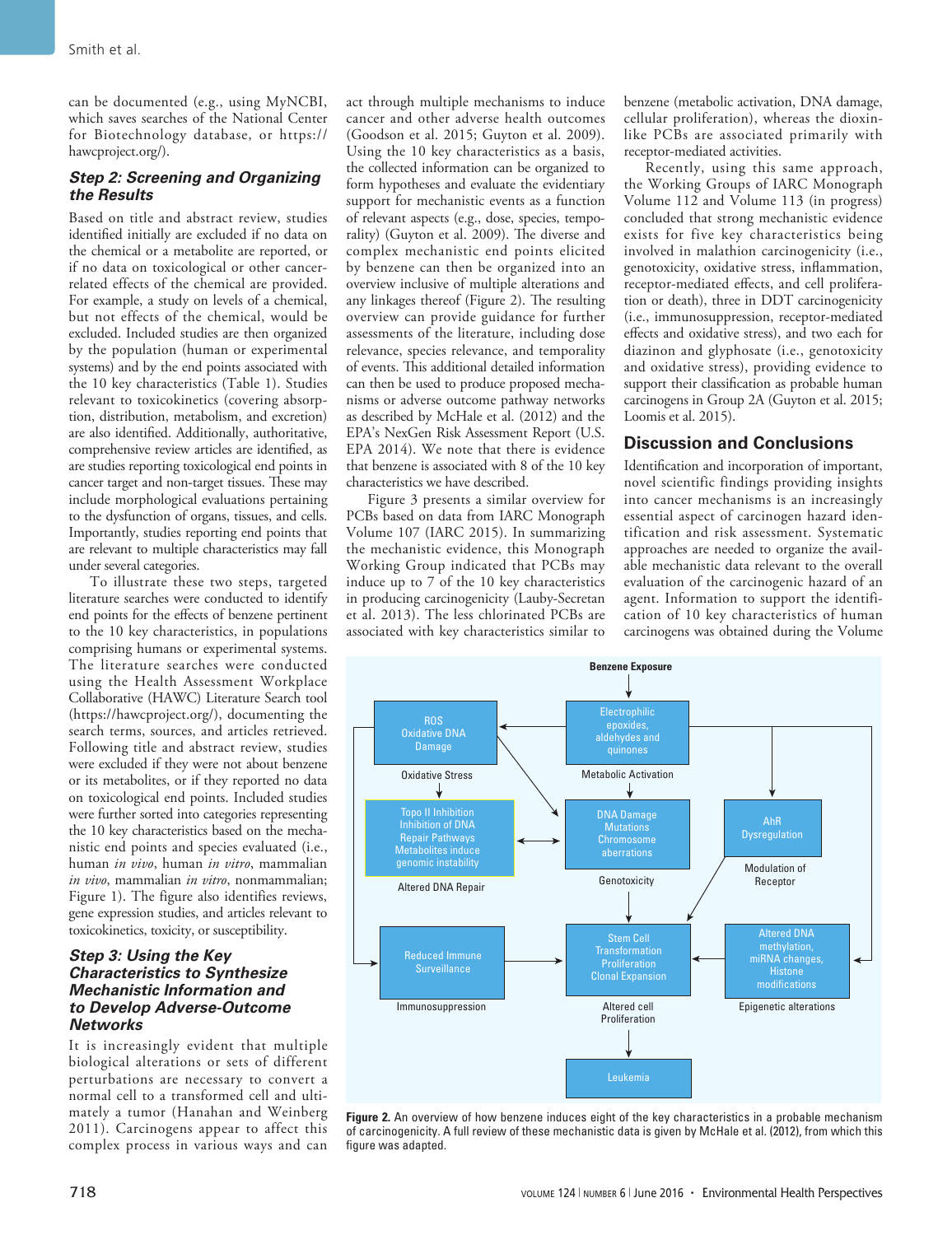100 Monographs and two subsequent expert workshops. These characteristics, although not necessarily representing mechanisms themselves, provide the rationale for an objective approach to identifying and organizing relevant mechanistic data. Using literature collected previously by others as well as by us, we have categorized the literature data according to the 10 characteristics for benzene and PCBs. This approach identified pertinent positive literature for 8 of the 10 key characteristics on benzene and 7 for PCBs, thereby providing a practical, objective method for organizing the large mechanistic literature associated with these chemicals.

This approach also lays the groundwork for a structured evaluation of the strength of the mechanistic evidence base, and therefore its utility in supporting hazard classifications. In the IARC Monographs the strength of the evidence that any carcinogenic effect observed is attributable to a particular mechanism is evaluated using the terms "weak," "moderate," or "strong" (http://monographs.iarc.fr/ENG/ Preamble/index.php). In general, the strongest indications that a particular mechanism operates in humans derive from data obtained in exposed humans or in human cells *in vitro*. Data from experimental animals can support a mechanism by findings of consistent results and from studies that challenge the hypothesized mechanism experimentally. Other considerations include whether multiple mechanisms might contribute to tumor development, whether different mechanisms might operate in different dose ranges, whether separate mechanisms might operate in humans and experimental animals, and whether a unique mechanism might operate in a susceptible group. The possible contribution of alternative mechanisms must be considered before concluding that tumors observed in experimental animals are not relevant to humans. An uneven level of experimental support for different mechanisms may reflect that disproportionate resources have been focused on investigating a favored mechanism. All of these factors make assignment of descriptors such as "strong" to the mechanistic evidence challenging; but recent experience with two IARC Monograph meetings suggest that the weighing of the evidence on the basis of the 10 key characteristics focuses the group discussion on the available science and allows rapid consensus to be reached regardless of the strength of the evidence base (Guyton et al. 2015; Loomis et al. 2015).

Because the literature search and categorization approach described herein is comprehensive, it may aid consideration of the overall



**Figure 3.** An overview of how polychlorinated biphenyls (PCBs) may induce seven key characteristics in their carcinogenicity (Lauby-Secretan et al. 2013). Highly chlorinated PCBs act as ligands for the aryl hydrocarbon receptor (AhR) and other receptors activating a large number of genes in a tissue- and cellspecific manner that can lead to cell proliferation, apoptosis, and other effects that influence cancer risk. Less chlorinated PCBs can be activated to electrophilic metabolites, such as arene oxides and quinones, which can cause genotoxic effects and induce oxidative stress. Receptor binding to CAR (constitutive androstane receptor) and AhR (a key characteristic) leads to xenobiotic metabolism induction (not a key characteristic; brown box) that in turn leads to genotoxicity and other key characteristics.

strength of the mechanistic database according to these principles. In particular, it is inclusive of diverse mechanistic evidence, enabling support for divergent or related mechanisms from human and experimental systems to be identified. Moreover, the literature support for end points relevant to specific mechanisms can be evaluated in an integrated manner when the mechanism is complex. Additionally, comparisons across agents will be facilitated, including evaluation of any similarities or differences in the pattern of key characteristics with agents that are currently classified.

As this approach is carried forward, we hope it will facilitate the objective identification of mechanistic data for consideration in the context of epidemiology, animal bioassay, or other types of evidence (e.g., studies in model organisms or *in vitro* assays) when classifying agents with regard to carcinogenic hazard. Equally important is to consider whether key characteristics of carcinogens are apparent upon exposures that are relevant to human health (Thomas et al. 2013). Overall, these developments will aid advancement of future evaluations of newly introduced agents, including those for which mechanistic data provide the primary evidence of carcinogenicity.

#### **References**

- Allday MJ. 2013. EBV finds a polycomb-mediated, epigenetic solution to the problem of oncogenic stress responses triggered by infection. Front Genet 4:212, doi:10.3389/fgene.2013.00212.
- Arana ME, Kunkel TA. 2010. Mutator phenotypes due to DNA replication infidelity. Semin Cancer Biol 20:304–311.
- Aranda A, Pascual A. 2001. Nuclear hormone receptors and gene expression. Physiol Rev 81:1269–1304.
- Baek SH, Kim KI. 2014. Emerging roles of orphan nuclear receptors in cancer. Annu Rev Physiol 76:177–195.
- Batal M, Boudry I, Mouret S, Cléry-Barraud C, Wartelle J, Bérard I, et al. 2014. DNA damage in internal organs after cutaneous exposure to sulphur mustard. Toxicol Appl Pharmacol 278:39–44.
- Berquist BR, Wilson DM III. 2012. Pathways for repairing and tolerating the spectrum of oxidative DNA lesions. Cancer Lett 327:61–72.
- Bhattacharjee P, Banerjee M, Giri AK. 2013. Role of genomic instability in arsenic-induced carcinogenicity. A review. Environ Int 53:29–40.
- Bielas JH, Loeb KR, Rubin BP, True LD, Loeb LA. 2006. Human cancers express a mutator phenotype. Proc Natl Acad Sci USA 103:18238–18242.
- Bouvard V, Baan R, Straif K, Grosse Y, Secretan B, El Ghissassi F, et al. 2009. A review of human carcinogens—Part B: biological agents. Lancet Oncol 10:321–322.
- Candéias S, Pons B, Viau M, Caillat S, Sauvaigo S. 2010. Direct inhibition of excision/synthesis DNA repair activities by cadmium: analysis on dedicated biochips. Mutat Res 694:53–59.
- Chappell G, Pogribny IP, Guyton KZ, Rusyn I. 2016. Epigenetic alterations induced by genotoxic occupational and environmental human chemical carcinogens: a systematic literature review. Mutat Res Rev Mutat Res 768:27–45.
- Chen SH, Oyarzabal EA, Hong JS. 2016. Critical role of the Mac1/NOX2 pathway in mediating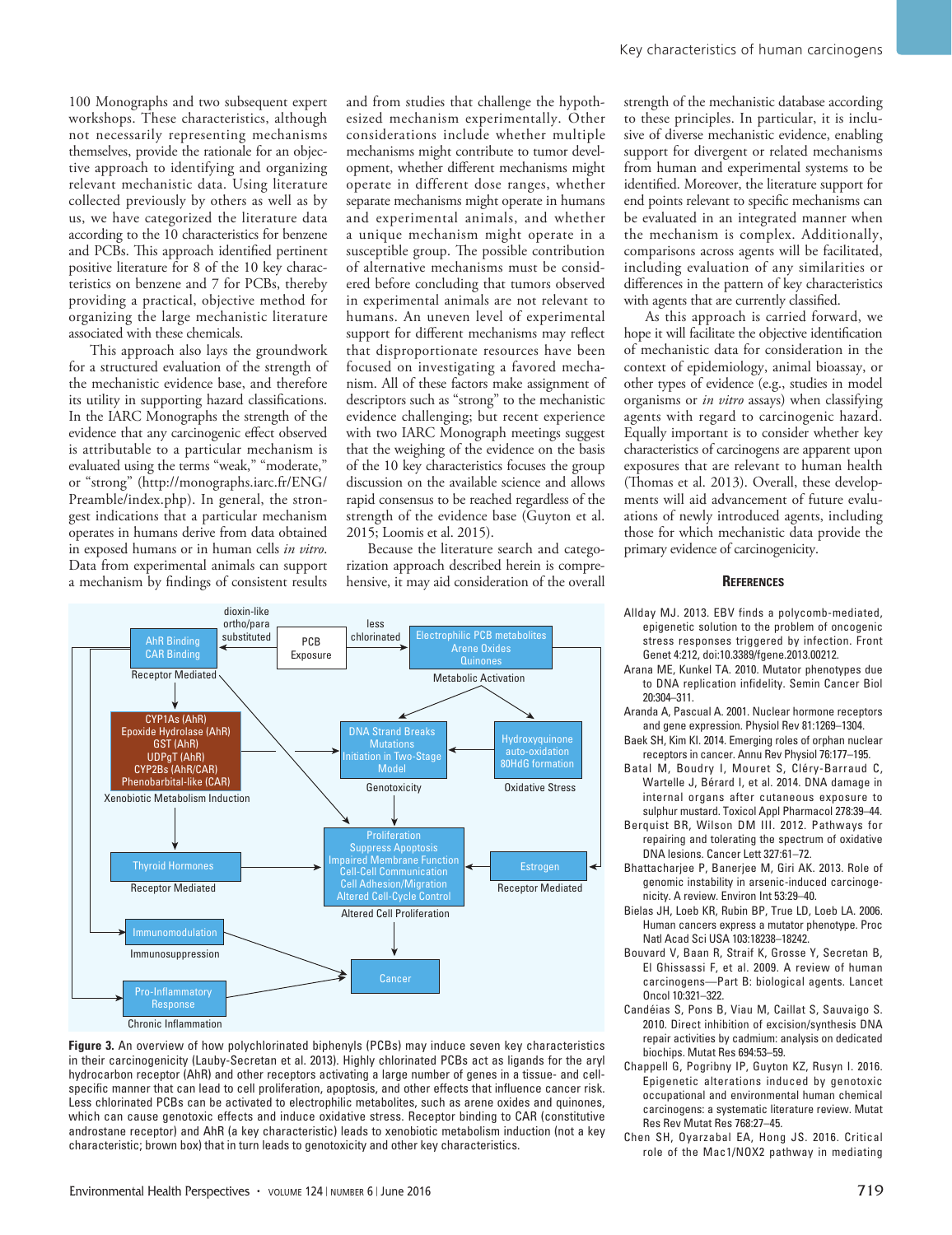reactive microgliosis-generated chronic neuroinflammation and progressive neurodegeneration. Curr Opin Pharmacol 26:54–60.

- Cogliano VJ, Baan R, Straif K, Grosse Y, Lauby-Secretan B, El Ghissassi F, et al. 2011. Preventable exposures associated with human cancers. J Natl Cancer Inst 103:1827–1839.
- Coussens LM, Pollard JW. 2011. Leukocytes in mammary development and cancer. Cold Spring Harb Perspect Biol 3:a003285, doi:10.1101/cshperspect.a003285.
- Coussens LM, Zitvogel L, Palucka AK. 2013. Neutralizing tumor-promoting chronic inflammation: a magic bullet? Science 339:286–291.
- Ehrenberg L. 1984. Covalent binding of genotoxic agents to proteins and nucleic acids. IARC Sci Publ 59:107–114.
- Ehrenberg L, Brookes P, Druckrey H, Lagerlof B, Litwin J, Williams G. 1973. The relation of cancer induction and genetic damage. In: Evaluation of Genetic Risks of Environmental Chemicals, Report of Group 3, Ambio Special Report No. 3. Stockholm:Royal Swedish Academy of Sciences, Universitetsforlaget.
- Figueira TR, Barros MH, Camargo AA, Castilho RF, Ferreira JC, Kowaltowski AJ, et al. 2013. Mitochondria as a source of reactive oxygen and nitrogen species: from molecular mechanisms to human health. Antioxid Redox Signal 18:2029–2074.
- Filipic M. 2012. Mechanisms of cadmium induced genomic instability. Mutat Res 733:69–77.
- Galluzzi L, Bravo-San Pedro JM, Vitale I, Aaronson SA, Abrams JM, Adam D, et al. 2015. Essential versus accessory aspects of cell death: recommendations of the NCCD 2015. Cell Death Differ 22:58–73.
- Goodson WH III, Lowe L, Carpenter DO, Gilbertson M, Manaf Ali A, Lopez de Cerain Salsamendi A, et al. 2015. Assessing the carcinogenic potential of low-dose exposures to chemical mixtures in the environment: the challenge ahead. Carcinogenesis 36(suppl 1):S254–S296.
- Griner EM, Kazanietz MG. 2007. Protein kinase C and other diacylglycerol effectors in cancer. Nat Rev Cancer 7:281–294.
- Grivennikov SI, Greten FR, Karin M. 2010. Immunity, inflammation, and cancer. Cell 140:883–899.
- Grosse Y, Baan R, Straif K, Secretan B, El Ghissassi F, Bouvard V, et al. 2007. Carcinogenicity of 1,3-butadiene, ethylene oxide, vinyl chloride, vinyl fluoride, and vinyl bromide. Lancet Oncol 8:679–680.
- Guyton KZ, Kyle AD, Aubrecht J, Cogliano VJ, Eastmond DA, Jackson M, et al. 2009. Improving prediction of chemical carcinogenicity by considering multiple mechanisms and applying toxicogenomic approaches. Mutat Res 681:230–240.
- Guyton KZ, Loomis D, Grosse Y, El Ghissassi F, Benbrahim-Tallaa L, Guha N, et al. 2015. Carcinogenicity of tetrachlorvinphos, parathion, malathion, diazinon, and glyphosate. Lancet Oncol 16:490–491.
- Hanahan D, Weinberg RA. 2011. Hallmarks of cancer: the next generation. Cell 144:646–674.
- Harris CC. 2015. Cause and prevention of human cancer [Editorial]. Carcinogenesis 36(suppl 1):S1.
- Hartge P, Smith MT. 2007. Environmental and behavioral factors and the risk of non-Hodgkin lymphoma. Cancer Epidemiol Biomarkers Prev 16:367–368.
- Hecht SS. 2012. Lung carcinogenesis by tobacco smoke. Int J Cancer 131:2724–2732.
- Herceg Z, Lambert MP, van Veldhoven K, Demetriou C, Vineis P, Smith MT, et al. 2013. Towards incorporating epigenetic mechanisms into carcinogen identification and evaluation. Carcinogenesis 34:1955–1967.
- Higgins JPT, Green S (eds). 2011. Cochrane Handbook for Systematic Reviews of Interventions. Version 5.1.0 (updated March 2011). Cochrane Collaboration.
- Hu Z, Brooks SA, Dormoy V, Hsu CW, Hsu HY, Lin LT, et al. 2015. Assessing the carcinogenic potential of low-dose exposures to chemical mixtures in the environment: focus on the cancer hallmark of tumor angiogenesis. Carcinogenesis 36(suppl 1):S184–S202.
- IARC (International Agency for Research on Cancer). 2008. 1,3-Butadiene, ethylene oxide and vinyl halides (vinyl fluoride, vinyl chloride and vinyl bromide). IARC Monogr Eval Carcinog Risk Hum 97:3–471.
- IARC. 2015. Polychlorinated biphenyls and polybrominated biphenyls. IARC Monogr Eval Carcinog Risk Hum 107:39–500.
- Kadhim M, Salomaa S, Wright E, Hildebrandt G, Belyakov OV, Prise KM, et al. 2013. Non-targeted effects of ionising radiation—implications for low dose risk. Mutat Res 752:84–98.
- Kayama Y, Raaz U, Jagger A, Adam M, Schellinger IN, Sakamoto M, et al. 2015. Diabetic cardiovascular disease induced by oxidative stress. Int J Mol Sci 16:25234–25263.
- Klaunig JE, Wang Z, Pu X, Zhou S. 2011. Oxidative stress and oxidative damage in chemical carcinogenesis. Toxicol Appl Pharmacol 254:86–99.
- Kleinstreuer NC, Dix DJ, Houck KA, Kavlock RJ, Knudsen TB, Martin MT, et al. 2013. In vitro perturbations of targets in cancer hallmark processes predict rodent chemical carcinogenesis. Toxicol Sci 131(1):40–55, doi: 10.1093/toxsci/kfs285.
- Klingelhutz AJ. 1999. The roles of telomeres and telomerase in cellular immortalization and the development of cancer. Anticancer Res 19:4823–4830.
- Koustas E, Lam J, Sutton P, Johnson PI, Atchley DS, Sen S, et al. 2014. The Navigation Guideevidence-based medicine meets environmental health: systematic review of nonhuman evidence for PFOA effects on fetal growth. Environ Health Perspect 122:1015–1027, doi:10.1289/ehp.1307177.
- Kushman ME, Kraft AD, Guyton KZ, Chiu WA, Makris SL, Rusyn I. 2013. A systematic approach for identifying and presenting mechanistic evidence in human health assessments. Regul Toxicol Pharmacol 67:266–277.
- Lauby-Secretan B, Loomis D, Grosse Y, El Ghissassi F, Bouvard V, Benbrahim-Tallaa L, et al. 2013. Carcinogenicity of polychlorinated biphenyls and polybrominated biphenyls. Lancet Oncol 14:287–288.
- Loomis D, Guyton K, Grosse Y, El Ghissasi F, Bouvard V, Benbrahim-Tallaa L, et al. 2015. Carcinogenicity of lindane, DDT, and 2,4-dichlorophenoxyacetic acid. Lancet Oncol 16:891–892.
- Luch A, Frey FC, Meier R, Fei J, Naegeli H. 2014. Low-dose formaldehyde delays DNA damage recognition and DNA excision repair in human cells. PloS One 9:e94149, doi:10.1371/journal.pone.0094149.
- Ma Q. 2011. Influence of light on aryl hydrocarbon receptor signaling and consequences in drug metabolism, physiology and disease. Expert Opin Drug Metab Toxicol 7:1267–1293.
- McHale CM, Zhang L, Smith MT. 2012. Current understanding of the mechanism of benzene-induced leukemia in humans: implications for risk assessment. Carcinogenesis 33:240–252.
- Miller JA. 1970. Carcinogenesis by chemicals: an overview—G. H. A. Clowes memorial lecture. Cancer Res 30:559–576.
- Multhoff G, Radons J. 2012. Radiation, inflammation, and immune responses in cancer. Front Oncol 2:58, doi:10.3389/fonc.2012.00058.
- NRC (National Research Council). 2014. Review of EPA's Integrated Risk Information System (IRIS) Process. Washington, DC:National Academies Press.
- O'Brien PJ. 2000. Peroxidases. Chem Biol Interact 129:113–139.
- Pogribny IP, Rusyn I. 2013. Environmental toxicants, epigenetics, and cancer. Adv Exp Med Biol 754:215–232.
- Pollard JW. 2008. Macrophages define the invasive microenvironment in breast cancer. J Leukoc Biol 84:623–630.
- Preston BD, Albertson TM, Herr AJ. 2010. DNA replication fidelity and cancer. Semin Cancer Biol 20:281–293.
- Rafferty P, Egenolf D, Brosnan K, Makropoulos D, Jordan J, Meshaw K, et al. 2012. Immunotoxicologic effects of cyclosporine on tumor progression in models of squamous cell carcinoma and B-cell lymphoma in C3H mice. J Immunotoxicol 9:43–55.
- Rajendran JG, Mankoff DA, O'Sullivan F, Peterson LM, Schwartz DL, Conrad EU, et al. 2004. Hypoxia and glucose metabolism in malignant tumors: evaluation by [18F]fluoromisonidazole and [18F]fluorodeoxyglucose positron emission tomography imaging. Clin Cancer Res 10:2245–2252.
- Rooney AA, Boyles AL, Wolfe MS, Bucher JR, Thayer KA. 2014. Systematic review and evidence integration for literature-based environmental health science assessments. Environ Health Perspect 122:711–718, doi:10.1289/ehp.1307972.
- Rushmore TH, Kong AN. 2002. Pharmacogenomics, regulation and signaling pathways of phase I and II drug metabolizing enzymes. Curr Drug Metab 3:481–490.
- Rusyn I, Asakura S, Li Y, Kosyk O, Koc H, Nakamura J, et al. 2005. Effects of ethylene oxide and ethylene inhalation on DNA adducts, apurinic/apyrimidinic sites and expression of base excision DNA repair genes in rat brain, spleen, and liver. DNA Repair (Amst) 4:1099–1110.
- Ryter SW, Mizumura K, Choi AM. 2014. The impact of autophagy on cell death modalities. Int J Cell Biol 2014:502676, doi:10.1155/2014/502676.
- Saha A, Kaul R, Murakami M, Robertson ES. 2010. Tumor viruses and cancer biology: modulating signaling pathways for therapeutic intervention. Cancer Biol Ther 10:961–978.
- Salnikow K, Zhitkovich A. 2008. Genetic and epigenetic mechanisms in metal carcinogenesis and cocarcinogenesis: nickel, arsenic, and chromium. Chem Res Toxicol 21:28–44.
- Shaughnessy DT, DeMarini DM. 2009. Types and consequences of DNA damage. In: Chemoprevention of Cancer and DNA Damage by Dietary Factors (Knasmüller S, DeMarini DM, Johnson I, Gerhäuser C, eds). Weinheim, Germany:Wiley-VCH Verlag GmbH & Co. KGaA.
- Slaga TJ, Fischer SM, Weeks CE, Klein-Szanto AJ. 1980. Multistage chemical carcinogenesis in mouse skin. Curr Probl Dermatol 10:193–218.
- Smith MT. 1996. The mechanism of benzene-induced leukemia: a hypothesis and speculations on the causes of leukemia. Environ Health Perspect 104(suppl 6):1219–1225.
- Smith MT, Skibola CF, Allan JM, Morgan GJ. 2004. Causal models of leukaemia and lymphoma. IARC Sci Publ 157:373–392.
- Suman S, Sharma PK, Rai G, Mishra S, Arora D, Gupta P, et al. 2015. Current perspectives of molecular pathways involved in chronic inflammation-mediated breast cancer. Biochem Biophys Res Commun, doi:10.1016/j.bbrc.2015.10.133 [online 29 October 2015].